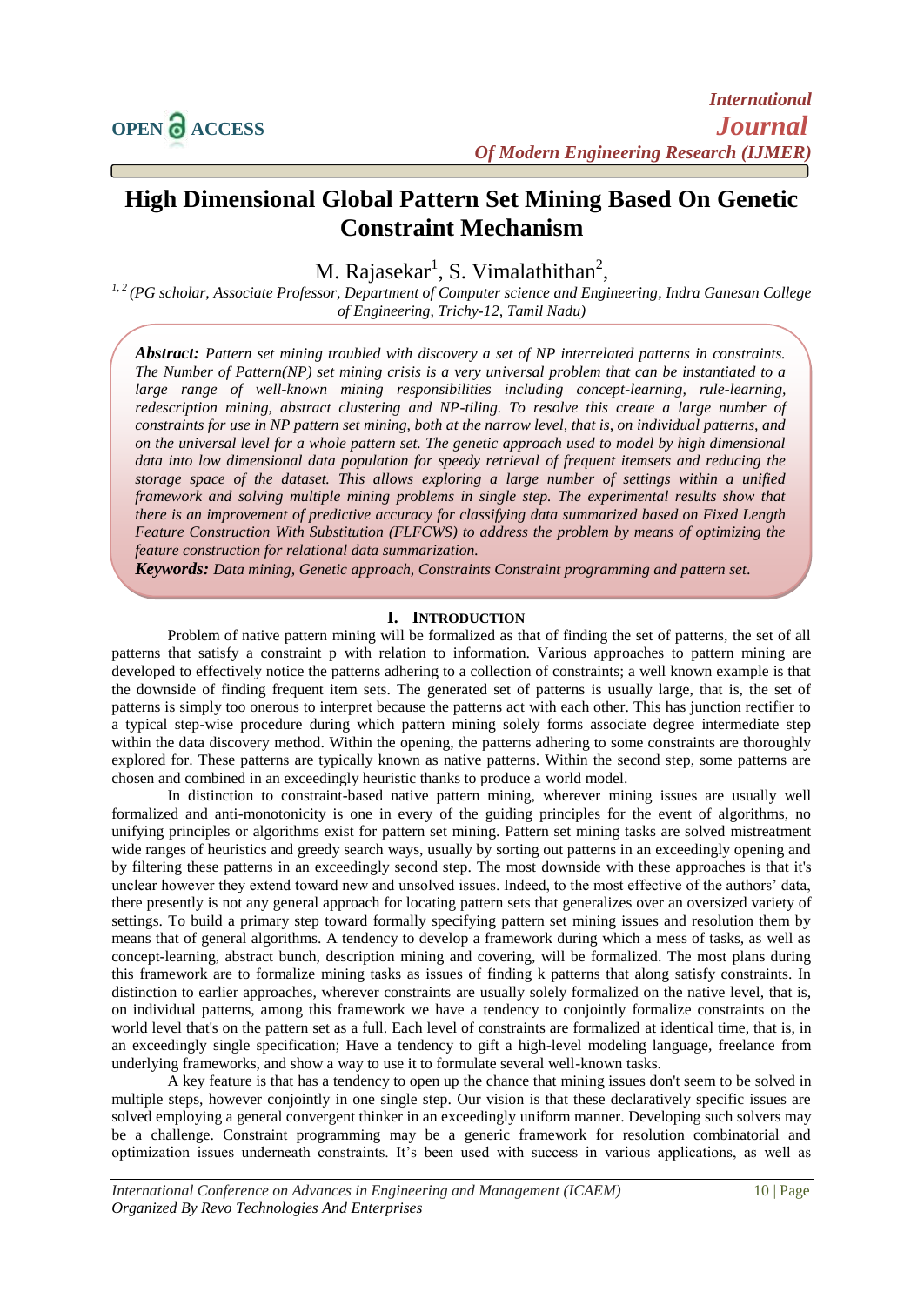constraint-based mining of individual patterns. The key power of CP lies in its generic approach to downside solving: users model a retardant by specifying constraints, and also the CP convergent thinker can use those constraints to search out the solutions. This has the advantage that new issues will be solved by solely everchanging the specification in terms of constraints; a replacement convergent thinker isn't required. Use the benefits of Constraint Programming to demonstrate the chances of a declarative approach to data processing.

This paper is organized as follows: Section II Presents Related Works, Section III Proposed technique. The experimental Results of the schemes are presented in section IV and Section V presents conclusion of this paper.

#### **II. RELATED WORK**

Tias Guns et.al.[1] implemented that the framework used to discover the pattern set mining under constraints without underlying any principles. It did not focus on global constraints relationship. L. De Raedt et.al.[2] reported that data mining community has been interested in constraint- based mining, that is, the use of constraints to specify the desired properties of the patterns to be mined. The task of the data mining system is then to generate all patterns satisfying the constraints. A wide variety of constraints for local pattern mining exists and has been implemented in an even wider range of specific data mining systems. On the other hand, the artificial intelligence community has studied several types of constraint-satisfaction problems and contributed many general purpose algorithms and systems for solving them. These approaches are now gathered in the area of constraint programming. In constraint programming, the user specifies the model, that is, the set of constraints to be satisfied, and the constraint solver generates solutions. Thus, the goals of constraint programming and constraint based mining are similar (not to say identical); it is only that constraint programming targets any type of constraint satisfaction problem, whereas constraint- based mining specifically targets data mining applications. Therefore, it is surprising that despite the similarities between these two endeavors, the two fields have evolved in- dependently of one another, and also, that – to the best of the author's knowledge – constraint programming tools and techniques have not yet been applied to pattern mining, and, vice versa, that ideas and challenges from constraint-based mining have not yet been taken up by the constraint programming community. It finds the gap between these two fields by investigating how standard constraintprogramming techniques can be applied to a wide range of pattern mining problems. The aim is to formalize the most well-known constraint-based mining problems in terms of constraint programming terminology. This includes constraints such as frequency, closeness and maximalist, and constraints that are monotonic, antimonotonic and convertible, as well as variations of these constraints, such as  $\delta$  -closeness. Then incorporate them in off-the-shelf and state-of-the-art constraint programming tools, such as Geode 1 and Eclipse and run experiments. The results are surprising in that 1) using the constraint programming approach, it is natural to combine complex constraints in a flexible manner (for instance,  $\delta$  – closeness in combination with monotonic and anti-monotonic constraints); unlike in the existing constraint-based mining systems, this does not require modifications to the underlying solvers; 2) even though the constraint programming methods were not meant to cope with the specifics of data mining (such as coping with large data sets, having 10000s of constraints to solve), and even though the focus of this study is not on the development of efficient algorithms, it turns out that existing constraint programming systems already perform quite well as compared to dedicated data mining solvers in that on a number of benchmark problems their performance is similar.

T. Guns et.al.[3] suggested that the important problems in data mining and machine learning are classification and pattern mining. In recent years an increasing number of publications have studied the combination of these problems. The main idea in these methods is that patterns can be used to define features or can be used as rules; classification models which make use of these features or rules may be more ac curate or more simple to understand. Last, but not least, in structured domains, pattern mining can be considered a propositionalization approach which enables the use of propositional data mining and machine learning algorithms. Despite the large amount of publications devoted to this topic, believe however that an overview of what has been accomplished in this area is missing. It is not uncommon for publications in this area to refer to only a small portion of relevant related work, hence preventing deeper insight or a general theory from evolving. The problems of subgroup discovery, contrast set mining and emerging pattern mining are so similar that their main differences are arguably the terminology used. Believe that this phenomenon is much more wide-spread. For instance, the author pointed out that the independently proposed areas of correlating (or correlated). Other overviews have stressed the fact that there are different types of data, such as graph-based, tree- based and item set- based data. They coupled pattern selection strategies to particular pattern types, and stressed the fact that different pattern mining algorithms are needed to deal with each such data type. Even though this is true, and indeed one often needs to implement a different pattern miner to deal with a pattern type at hand, believe that it is more important in this case to stress the conceptual similarities between these pattern mining algorithms. Doing so leads to the insight that most approaches that have been proposed for complex data types, such as graphs, can easily also be implemented in pattern mining algorithms for simpler data types, such as item sets;

*International Conference on Advances in Engineering and Management (ICAEM)* 11 | Page *Organized By Revo Technologies And Enterprises*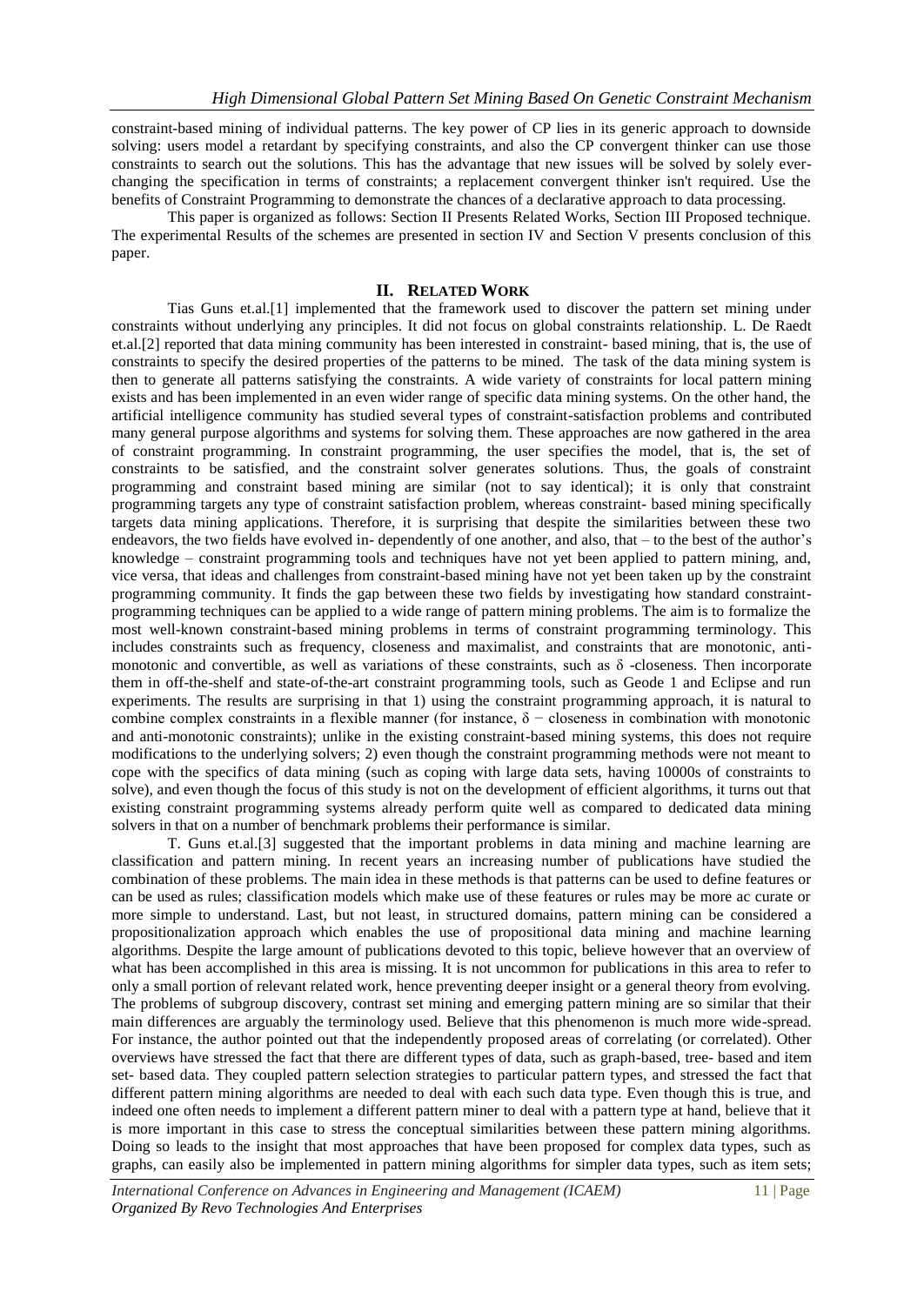this leads to a large number of additional approaches that item set-mining based approaches could be compared with. Initial approaches which combined pattern mining and classification models took a strict step-wise approach, in which a set of patterns is computed once and these patterns are subsequently used in models. However, in more recent years a large number of methods have been proposed which aim at integrating pattern mining, feature selection and model construction. The use of patterns in predictive models is a topic that has received a lot of attention in recent years. Pattern mining can help to obtain models for structured domains, such as graphs and sequences, and has been proposed as a means to obtain more accurate and more interpretable models. Despite the large amount of publications devoted to this topic, that believe however that an overview of what has been accomplished in this area is missing.

S. Nijssen et.al.[4] presented that the correlated pattern mining is concerned with finding the highest scoring patterns a correlation measure (such as information gain). By reinterpreting correlation measures in ROC space and formulating correlated item set mining as a constraint programming problem, that obtain new theoretical insights with practical benefits. More specifically, contributed 1) an improved bound for correlated item set miners, 2) a novel iterative pruning algorithm to exploit the bound, and 3) an adaptation of this algorithm to mine all item sets on the convex hull in ROC space. The algorithm does not depend on a minimal frequency threshold and is shown to outperform several alter- native approaches by orders of magnitude, both in runtime and in memory requirements. Correlated pattern mining is amongst the most popular data mining tasks. As opposed to frequent item set mining, correlated pattern mining involves transactions that belong to two different classes and the task is to find those patterns that are correlated with the class attribute, that is, those patterns that are indicators of one of the two classes. In this paper, that formalizes this task as that of finding the patterns that score high. A large number of publications are concerned with correlated pattern mining, but the problem is also known under the names of interesting item set mining, contrast set mining, emerging item set mining, sub- group discovery and discriminative item set mining. Further publications have extended these settings to structured domains, such as graphs, trees and sequences. The popularity of correlated pat- terns is in part due to their use for classification, where they has been used both as classification rules and as features for building classifiers. The key difference between traditional rule learning and correlated pattern mining approaches is that the former are typically heuristic and the latter provide guarantees concerning completeness and optimality of the computed solutions.

H. Cheng et.al.[5] described that the DDPMine often adopts a two-step approach: frequent pattern (or classification rule) mining followed by feature selection (or rule ranking). However, this two-step process could be computationally expensive, especially when the problem scale is large or the minimum support is low. It was observed that frequent pattern mining usually produces a huge number of "patterns" that could not only slow down the mining process but also make feature selection hard to complete. The proposed direct discriminative pattern mining approach, DDPMine, to tackle the efficiency issue arising from the two-step approach. DDPMine performs a branch-and bound search for directly mining discriminative patterns without generating the complete pattern set. Instead of selecting best patterns in a batch, that introduces a "feature-centered" mining approach that generates discriminative patterns sequentially on a progressively shrinking FP-tree by incrementally eliminating training instances. The instance elimination effectively reduces the problem size iteratively and expedites the mining process. Empirical results show that DDPMine achieves orders of magnitude speedup without any downgrade of classification accuracy. It outperforms the state-of-the-art associative classification methods in terms of both accuracy and efficiency.M. Khiari et.al.[6] introduced that there are lot of works to discover local patterns under constraints but there are not so many methods to combine local patterns. Compare patterns between them; they are mainly based on the reduction of the redundancy. But not implemented globally. S. Ruggieri et.al.[7] detailed that the techniques of disjunction-free sets, non-derivable itemsets, closed non-derivable itemsets are maintained the disjunctive or the negative support of itemsets, or that refer to measures other than support. W. Li et.al.[8] discovered that building accurate and efficient classifiers for large databases is one of the essential tasks of data mining and machine learning research. Given a set of cases with class labels as a training set, classification is to build a model (called classifier) to predict future data objects for which the class label is unknown. Previous studies have developed heuristic/greedy search techniques for building classifiers, such as decision trees, rule learning, natıve-Bayes classification, and statistical approaches. These techniques induce a representative subset of rules (e.g., a decision tree or a set of rules) from training data sets for quality prediction. Recent studies propose the extraction of a set of high quality association rules from the training data set which satisfies certain user specified frequency and confidence thresholds. Effective and efficient classifiers have been built by careful selection of rules. Such a method takes the most effective rule(s) from among all the rules mined for classification. Since association rules explore highly confident associations among multiple variables, it may overcome some constraints introduced by a decision-tree induction method which examines one variable at a time. Extensive performance studies show that association- based classification may have better accuracy in general. However, this approach may also suffer some weakness as shown below. On one hand, it is not easy to identify the most effective rule at classifying a new case. Some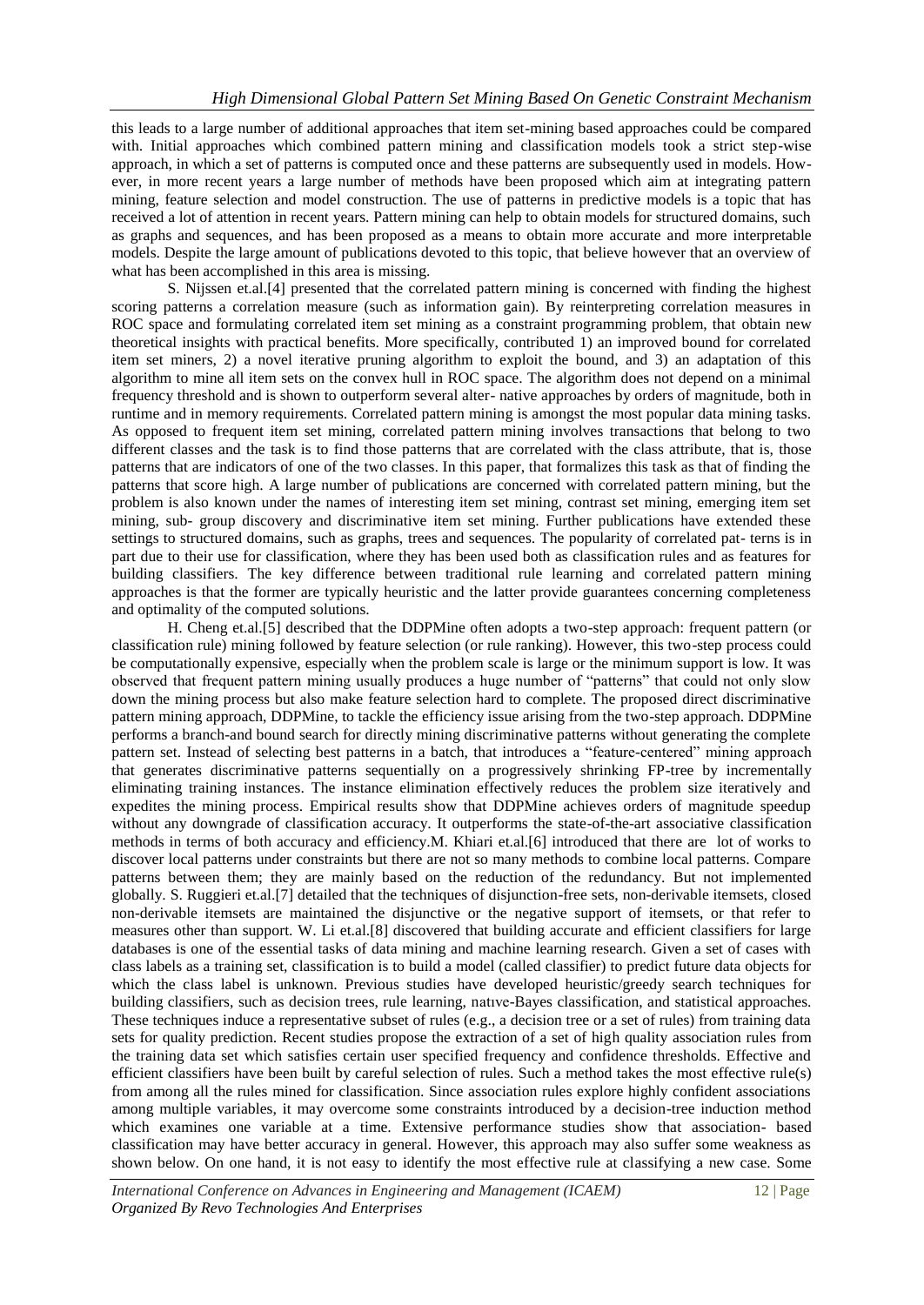method, such as simply selects a rule with a maximal user -defined measure, such as confidence. As a selection may not always be the right choice in many cases. Such a simple pick may affect the classification accuracy.

M. Thoma et.al.[9] implemented that the classification of graphs is an increasingly important step in numerous application domains, such as function prediction of molecules and proteins, computerized scene analysis, and anomaly detection in program flows. Among the various approaches proposed in the literature, graph classification based on frequent sub graphs is a popular branch: Graphs are represented as (usually binary) vectors, with components indicating whether a graph contains a particular sub graph that is frequent across the dataset. On large graphs, however, one faces the enormous problem that the number of these frequent sub graphs may grow exponentially with the size of the graphs, but only few of them possess enough discriminative power to make them useful for graph classification. Very frequent sub graphs are not useful since they are not discriminative between classes. Therefore, frequent sub graph based classification usually sets up a pretty low frequency threshold, resulting in thousands or even millions of features. Given such a tremendous number of features, a complicated feature select ion mechanism is likely to fail. Efficient and discriminative feature selection among frequent sub graphs is hence a key challenge for graph mining. The author proposed an approach to feature selection on frequent sub graphs, called CORK that combines two central advantages. First, it optimizes a sub modular quality criterion, which means that can yield a near-optimal solution using greedy feature selection. Second, our sub modular quality function criterion can be integrated into g Span, the state-ofthe-art tool for frequent sub graph mining, and help to prune the search space for discriminative frequent sub graphs even during frequent sub graph mining. Consequently, should need an efficient algorithm to select discriminative features among a large number of frequent sub graphs. In earlier work, we adopted a heuristic approach and demonstrated that it could outperform methods using low dimensional features. The goal is to define an efficient near-optimal approach to feature selection among frequent sub graphs generated by g Span. The key idea is to pick frequent sub graphs that greedily maximize a sub modular quality criterion, thereby guaranteeing that the greedy solution to the feature selection problem is close to the global optimal solution. To make this approach efficient, that integrate it into g Span, the state-of-the-art tool for frequent sub graph mining, and derive pruning criteria that allow us to narrow down the search space when looking for discriminative sub graphs.

L. De Raedt et.al.[10] presented that the local pattern mining algorithms generate sets of patterns, which are typically not directly useful and have to be further processed before actual application or interpretation. A key contribution is that show how well known properties from local pattern mining, such as monotonicity and anti-monotonicity, can be adapted for use in pattern set mining. Finally, do the similarities between local pattern and global model mining also raise some general questions and not solved globally.

X. Yan et.al.[11] suggested that the major challenge of frequent-pattern mining is not at the efficiency but at the interpretability, the huge number of frequent patterns makes the patterns themselves difficult to explore, thus hampering the individual and global analysis of discovered patterns. How to summarize a collection of itemset patterns using only K representatives, a small number of patterns that a user can handle easily.

# *A. Potential Difficulties*

The following difficulties found in the related work.

- 1. It didn't focus on global constraints relationship.
- 2. Negative support of itemsets or that refers to measures other than support.
- 3. A large number of discriminative itemset can be generated during the mining step
- 4. Limited constraints.
- 5. The number of overlapping clustering found in different data sets, for varying patterns.

# **III. PROPOSED TECHNIQUE**

Literatures in Section II have some potential difficulties. Proposed FLFCWS framework presented in this paper is used to overcome those difficulties. In this proposed work, High Dimensional Global Pattern Set Mining (HDGPS) Genetic is classified using the two following approaches:

1. HDGPS Genetic from high dimensional data into low dimensional data. Genetic algorithm is a search heuristic that mimics the process of natural selection. This heuristic is normally used to generate useful solutions to optimization and search problem of high dimensional data. The constructed features will be used to generate relevant patterns that characterize non- target records associated to the target record as an input representation for data summarization process. Numerous feature scoring measures are used as fitness function to find the best set of constructed features. Extract the high dimensional data into low dimensional data for constructing global pattern easily.

2. Data summarization algorithm for FLFCWS. In data summarization, the representation of the multiinstances stored in non-target tables that have many-to-one relationship with record stored in target table influences the descriptive accuracy of the summarized data.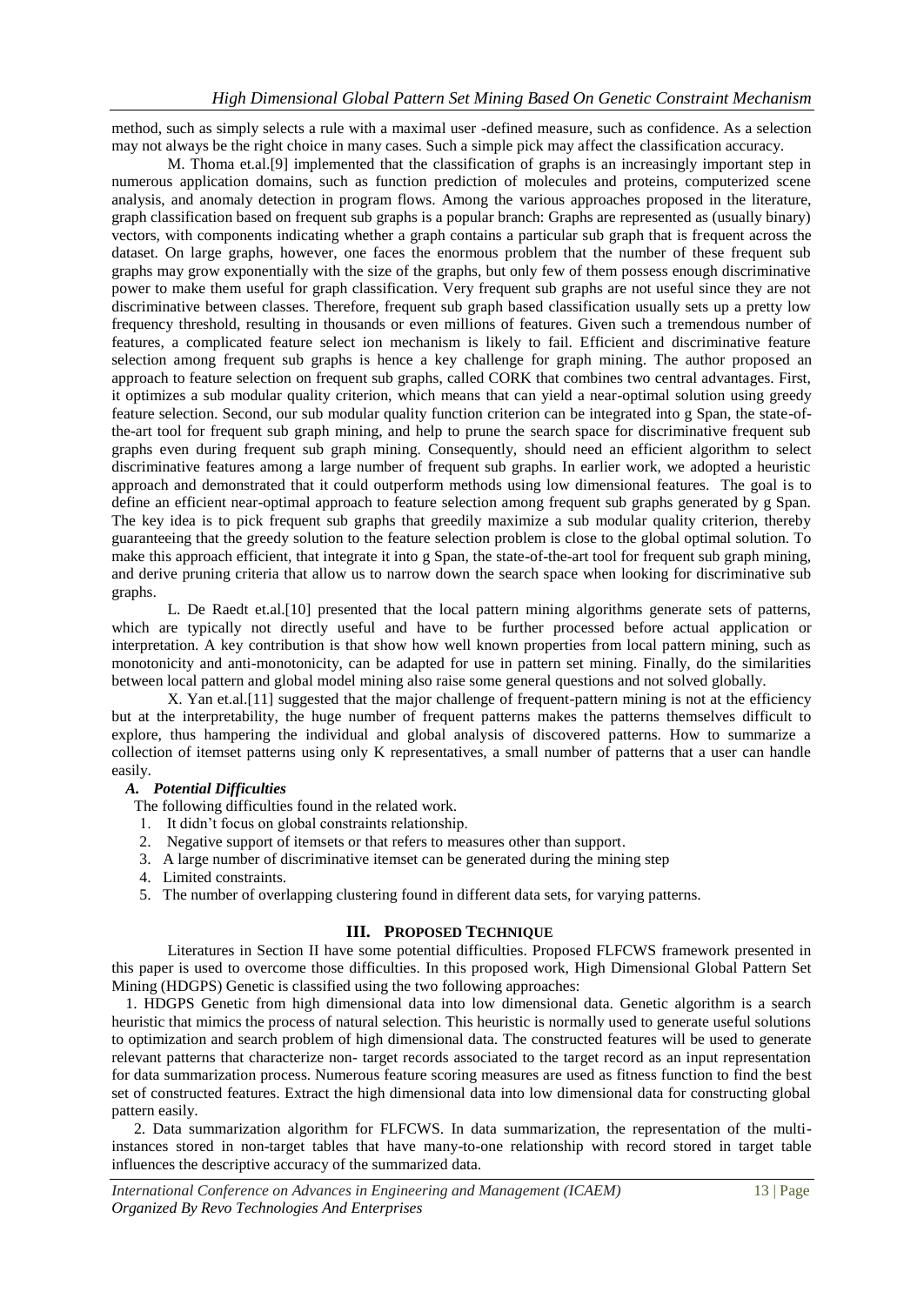# *A. NP-Pattern set Mining*

Each resulting item set corresponds to a set of local patterns and is therefore a pattern set. The constraints implement the desired size NP and correctness. The constraint c specifies both limited and universal constraints at the general pattern set level. The NP-pattern set consists of NP individual itemset patterns. Every pattern is represented by its item set and transaction set. The k-pattern setting is configured by selected pattern to set the heuristic value and find out the specific constraints value in mining values. Pattern mining is concerned with finding all patterns that adhere to some constraint p. The patterns are distinct by a pattern language L. The constraint c is usually a combination of multiple constraints. All patterns that stick on to some chosen local constraints are mined fully. Then, these patterns are combined beneath a set of global constraints, often including an optimization function f. Because of the size of the local pattern set, normally heuristic techniques are used when penetrating for the approximately best pattern set. The constraint p specifies both local and global constraints at the overall pattern set level. In addition, as the number of pattern sets can become extremely large, then study how to find the best pattern set with respect to an optimization criterion.

# *B. Instantiation Mining*

One of the contributions of this paper is that shows how it can be instantiated to address several wellknown data mining problems as given below.

## *B1. Abstract Clustering*

Each cluster is described by a pattern covered by the pattern are part of the cluster. Then formalize the abstract clustering as resulting pattern sets that do not overlap and cover all sets. The minimum cluster size would be maximal if all clusters have the same size; hence this formulation will prefer more fair solutions.

## *B2. NP-tiling*

The main aspire of tiling is to cover up as many 1s in a binary matrix with a given number of patterns or tiles. A tiling can be measured useful as the patterns in a tiling are in some way most characteristic for the data. The closeness constraint is not strictly necessary, but closed item sets cover a larger area than their non closed counterparts.

#### *B3. Redescription Mining*

The main endeavor of redescription mining is to find sets of syntactically special formulas that all envelop the same set of transactions; such sets of formulas are of interest as they point toward equivalences in the attributes in the data. The frequency of one pattern needs to be maximized as all patterns have to cover exactly the same transactions.

## *C. Constraint Families*

A constraint is localized when it is characterized on one individual pattern and international when it is characterized on many patterns. This definition of a global constraint disagrees from the usual definition in constraint programming, where a global constraint indicates a constraint that connects a number of variables in a nontrivial way. Throughout the study of the effectiveness of each constraint, that recognizes two new and special categories. Within the class of localized constraints we recognize localized look-ahead constraints, and inside the class of international constraints, the pairwise international constraints.

## *C1. Entity Pattern Constraints*

Entity pattern constraints are by definition local constraints. It is not distinguishing local constraints by being monotonic or anti monotonic with respect to set inclusion, as frequent in constraint-based mining. In the constraint programming structure, always calculate bounds on the domains of variables, which are not tied to set inclusion/exclusion specifically. Note down from a constraint programming perspective, every constraint is monotonic with respect to the domain of the variables, as a propagator can only remove values from it.

 $\Pi = (I = \psi(T)) = \{i \in L \mid \text{teT}(t, i) \in D\})$ 

## I=closure operator

# *C2. Idleness Constraints*

In CP the cardinality of a set can in standard be designed by summing 0/1 variables on behalf of the fundamentals in the set. However, to deal with idleness, often require to analyze the cardinality of a set which is the outcome of comparing two other sets. Instead of the intermediary set with further variables would construct our details weighty. This constraint would not broadcast very well as a change in one pattern will not openly power the other patterns. Naturally a lot of the distances would have to be identified before the constraint can circulate a change on the other distances. An improved solution would be to constrain every distance separately.

Distinct  $(\pi^1, \pi^2) = (\text{TIUT2}) (\text{TI}\Omega^2)$ 

T=Transaction set

Π=pattern set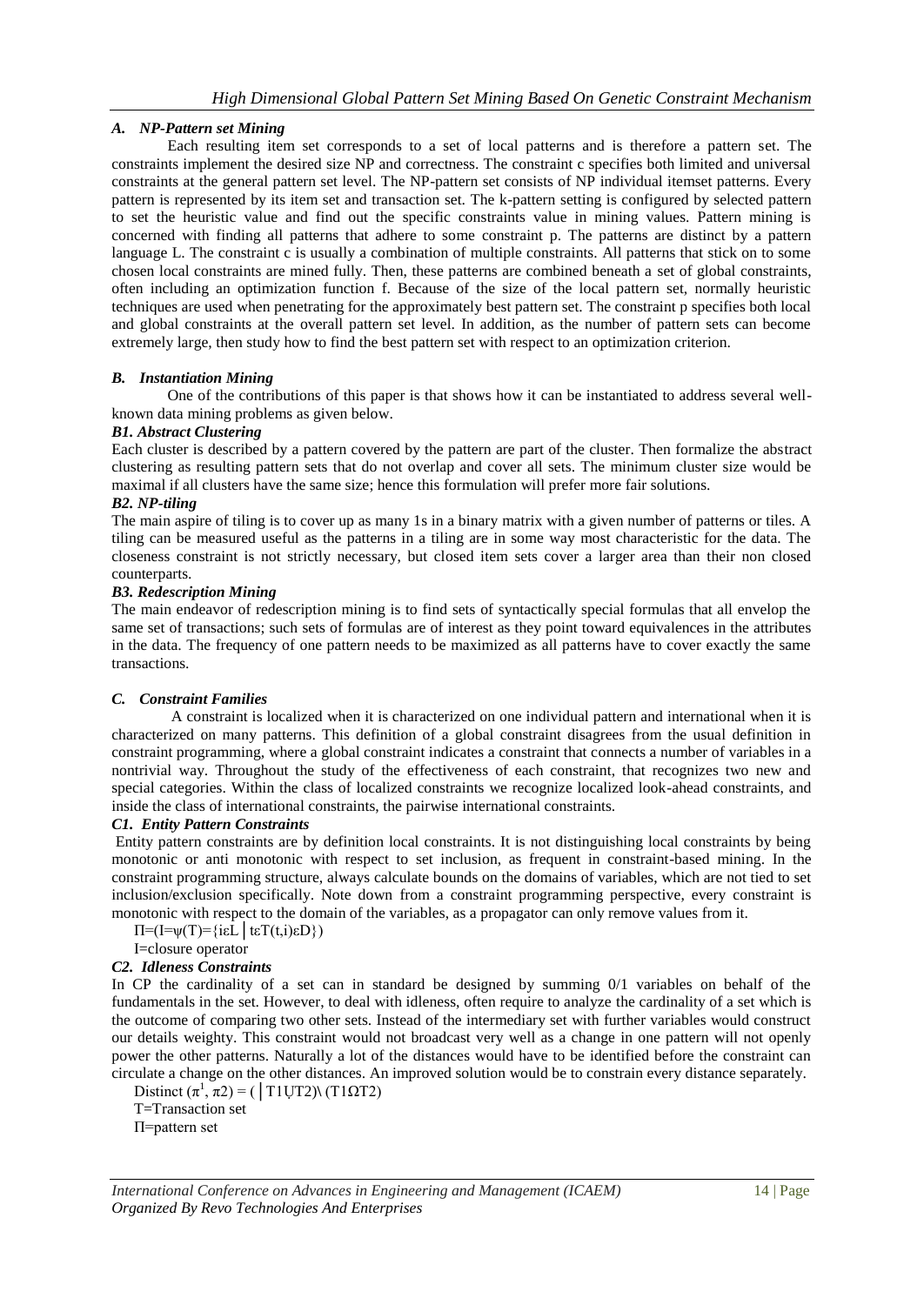## *C3. Coverage constraints and Discriminative constraints*

The wrap of the whole pattern set depends on the cover of each individual pattern. If a transaction is enclosed by one pattern, it is enclosed by the pattern set. Therefore, a transaction is together with this. Coverage and discriminative constraints, which are principally defined on the transaction groups of individual patterns, can also be characterized on such provisional variables. Because of the indirect relative between patterns through these provisional variables, coverage, and discriminative constraints are categorized as usual global constraints.

Coverage(P)—(T= $\pi(I)$ ={t $\in$ T $| \blacktriangledown$ i $\in$ I:(t,i) $\in$ D}) T=transaction I=Itemset Pattern( $\pi$ )=(I,T) Discriminative(p)=freq<sup>+</sup>( $\pi$ )= $|\text{cover}^+(\pi)| = |\text{T}^{\text{II}}\Omega\text{T}^+|$ Discriminative(n)=freq $\tau(\pi)$ = | cover $\tau(\pi)$ | = |  $T^{\text{II}}\Omega T$ | p=positive example n=negative example  $\pi$ =pattern set  $T^*$ =total no. of positive T **- =**total no. of negative

**D.** *System Architecture*



#### *E. Algorithm*

1. Read an Input Data.

2. Pre-processing stage- Quality Data.

3. Generate random population of n chromosomes (suitable solutions for the problem) range of the candidate road sign color.

4. Evaluate the fitness f(x) of each chromosome x in the population.

5. Create a new population by repeating following steps until the new population is complete.

 Select two parent chromosomes from a population according to their fitness (the better fitness, the bigger chance to be selected).

 With a crossover probability cross over the parents to form a new offspring (children). If no crossover was performed, offspring is an exact copy of parents.

With a mutation probability mutate new offspring at each locus (position in chromosome).

- [Accepting] Place new offspring in a new population.
- 6. [Replace] Use new generated population for a further run of algorithm.
- 7. [Test] If the end condition is satisfied, stop, and return the best solution in current population.

*International Conference on Advances in Engineering and Management (ICAEM)* 15 | Page *Organized By Revo Technologies And Enterprises*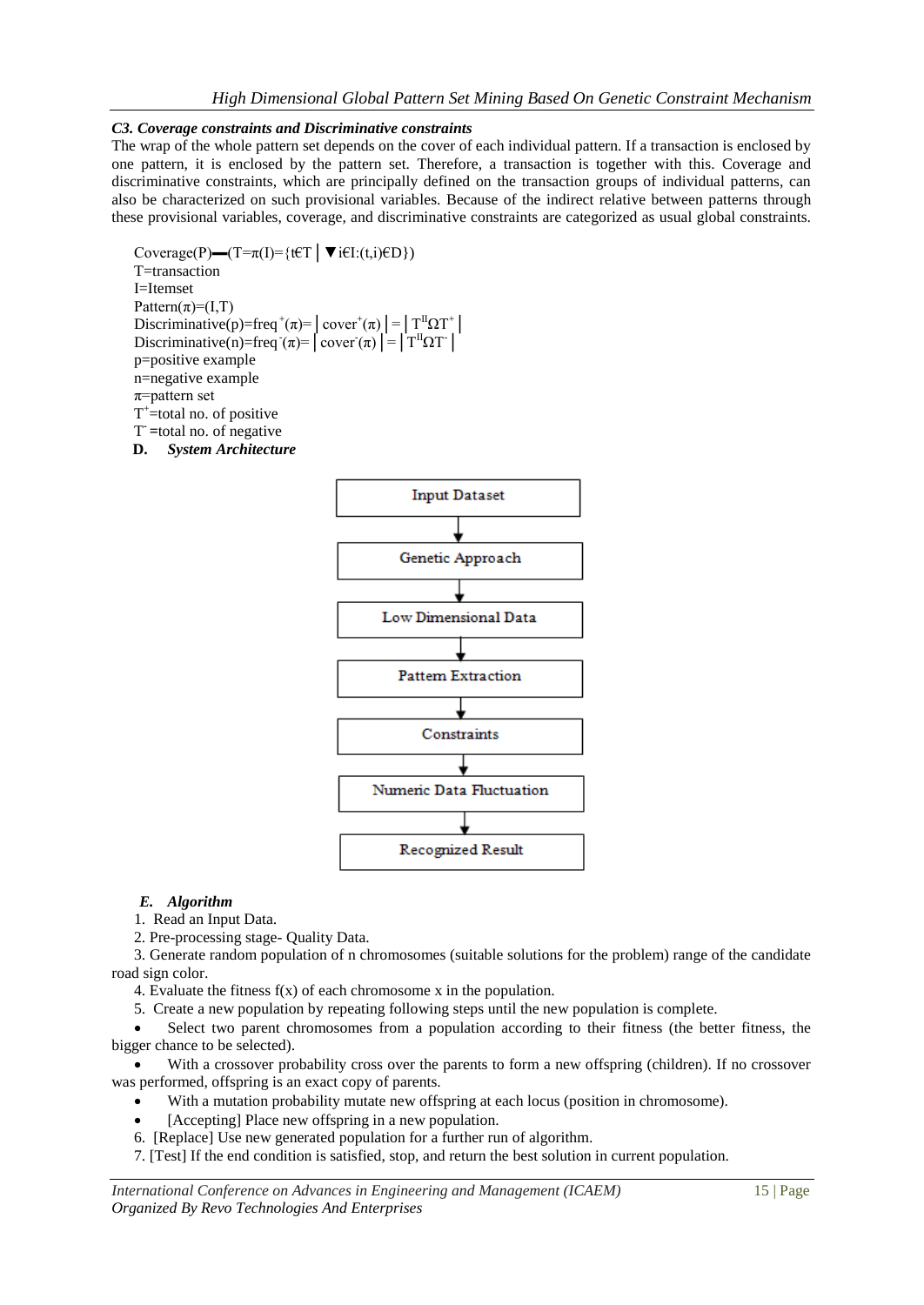8. [Loop] Go to step 4.

- 9. Get the low dimensional data from the output of genetic.
- 10. Create pattern and apply constraints.
- 11. Recognize the result

#### **IV. RESULTS AND ANALYSIS**

The datasets are from the UCI Machine Learning repository and the FIMI repository [Voting]. This framework has been implemented in JAVA and experiments have been run on a Pentium IV with 1GB of memory.Fig.1 shown the performance result of HDGPS mining which is used in less compile time and fast retrievals of itemset. i.e Whenever the iterations are more/complexity it will take less compile time.

#### Scalability



#### **V. CONCLUSION**

The presented HDGPS Genetic framework implements the FLFCWS for data mining tools. The advantage of proposed system is that the framework is to formalize mining tasks as problems of finding NP patterns that together satisfy constraints. Constraint programming is a standard framework for solving combinatorial and optimization difficulty beneath constraints. The new troubles can be solved by only altering the specification in terms of constraints. To search values of exact patterns can be easily derived from the database used a numeric values. It does not partly cover of the data values. Extract the high dimensional data into low dimensional data for constructing low clustering pattern size. It allows build guidelines in how to model new troubles successfully and how to mold existing problems more powerfully. It also untie up the technique for other solver technologies.

#### **REFERENCES**

- [1] Tias Guns, Siegfried Nijssen, and Luc De Raedt "k-Pattern Set Mining under Constraints" IEEE Transactions on knowledge and data engineering, Vol. 25, No. 2, February 2013.
- [2] L. De Raedt, T. Guns, and S. Nijssen, "Constraint Programming for Itemset Mining," Proc. 14th ACM SIGKDD Int'l Conf. Knowledge Discovery and Data Mining (KDD), pp. 204-212, 2008.
- [3] T. Guns, S. Nijssen, and L. De Raedt, "Itemset Mining: A Constraint Programming Perspective," Artificial Intelligence,vol. 175, nos. 12/13, pp. 1951-1983, 2011
- [4] S. Nijssen, T. Guns, and L. De Raedt, "Correlated Itemset Mining in ROC Space: A Constraint Programming Approach," Proc. 15th ACM SIGKDD Int'l Conf. Knowledge Discovery and Data Mining (KDD), pp. 647-656, 2009.
- [5] H. Cheng, X. Yan, J. Han, and P.S. Yu, "Direct Discriminative Pattern Mining for Effective Classification," Proc. IEEE 24th Int'l Conf. Data Eng. (ICDE), pp. 169-178, 2008.
- [6] M. Khiari, P. Boizumault, and B. Cre´milleux, "Constraint Programming for Mining N-Ary Patterns," Proc. 16th Int'l Conf. Principles and Practice of Constraint Programming (CP), pp. 552-567,2010.
- [7] S. Ruggieri, "Frequent Regular Itemset Mining," Proc. 16th ACM Int'l Conf. Knowledge Discovery and Data Mining (KDD), pp. 263-272, 2010.
- [8] W. Li, J. Han, and J. Pei, "CMAR: Accurate and Efficient Classification Based on Multiple Class-Association Rules," Proc. IEEE Int'l Conf. Data Mining (ICDM), pp. 369-376, 2001.